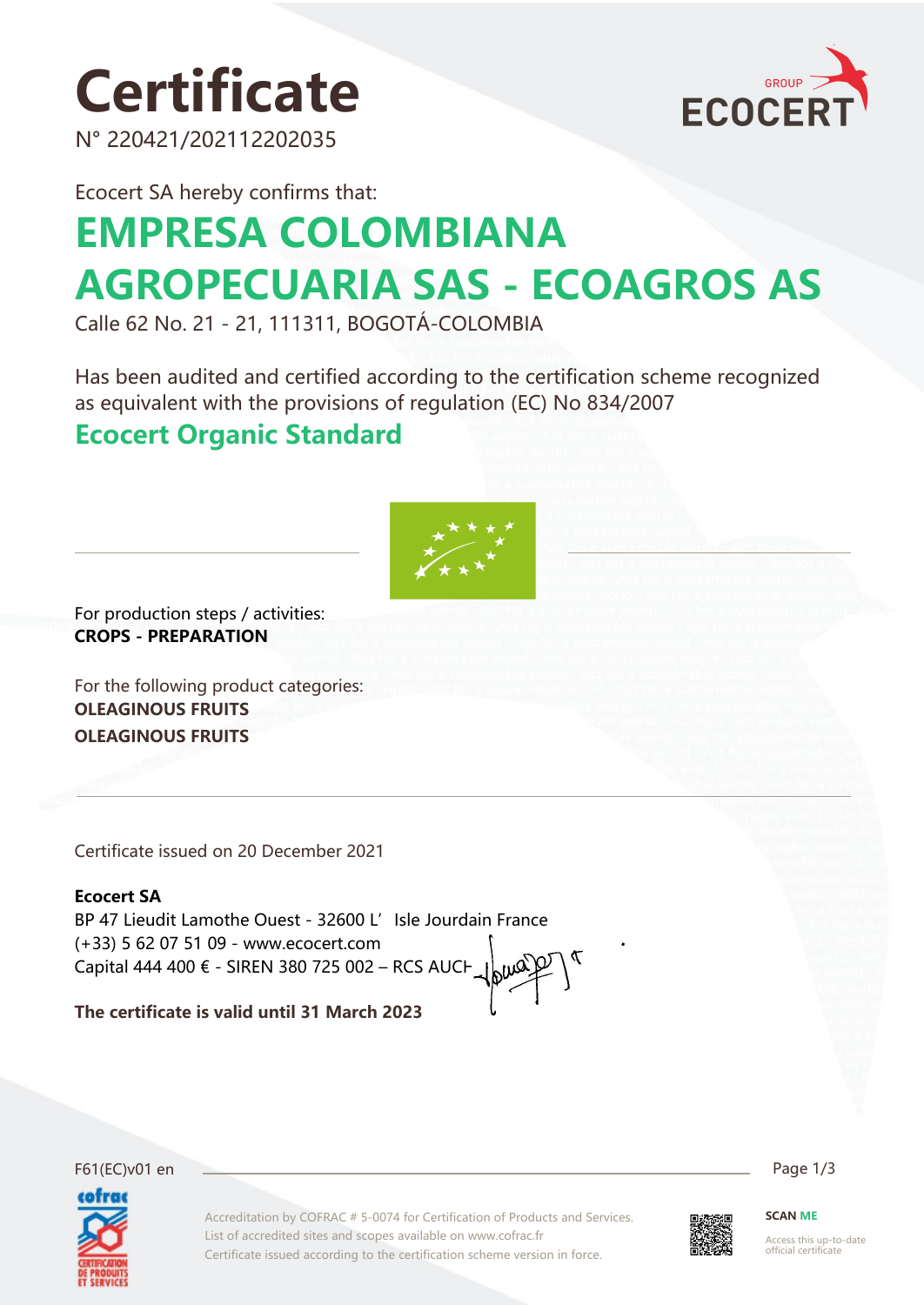## **Annex to the certificate**

N° 220421/202112202035

## **EMPRESA COLOMBIANA AGROPECUARIA SAS - ECOAGROS AS**

Ecocert Organic Standard recognized as equivalent with the provisions of regulation (EC) No 834/2007

#### Products certified:

#### **PRODUCT DEFINED AS**

- **>** Dried Sacha Inchi almond Organic
- **•** Oleaginous fruits, other Sacha Inchi **Organic** Organic

Certificate issued on 20 December 2021

**The certificate is valid until 31 March 2023**

#### **Ecocert SA**

BP 47 Lieudit Lamothe Ouest - 32600 L' Isle Jourdain France (+33) 5 62 07 51 09 - www.ecocert.com Capital 444 400 € - SIREN 380 725 002 – RCS AUCH

F61(EC)v01 en Page 2/3 cofrac

Accreditation by COFRAC # 5-0074 for Certification of Products and Services. List of accredited sites and scopes available on www.cofrac.fr Certificate issued according to the certification scheme version in force.



**SCAN ME**

Access this up-to-date official certificate